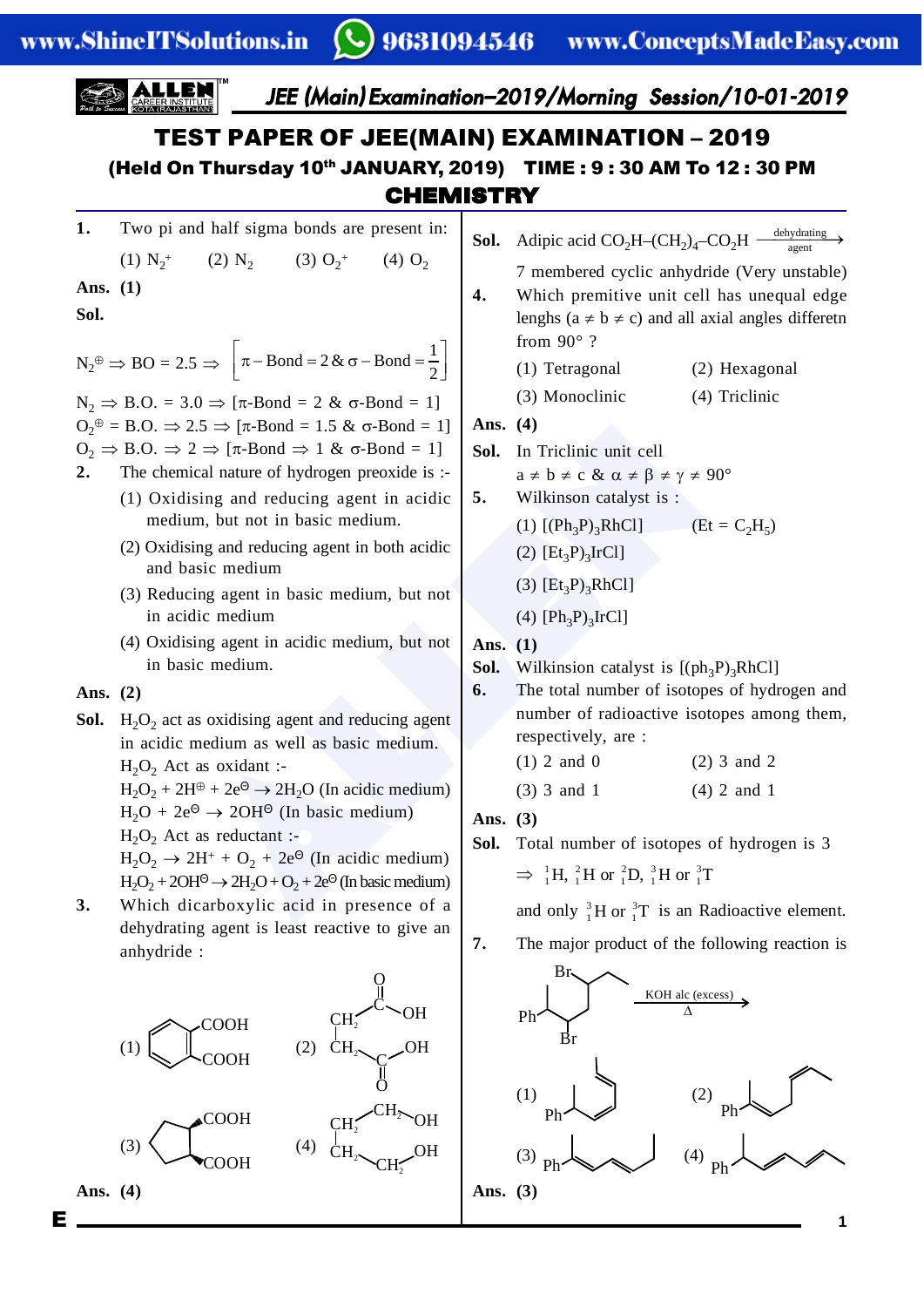### www.ShineITSolutions.in

### 9631094546

www.ConceptsMadeEasy.com

### JEE (Main ) Examination–2019/Morning Session/10-01-2019

- Sol. Example of E<sub>2</sub> elimination and conjugated diene is formed with phenyl ring in conjugation which makes it very stable.
- **8.** The total number of isomers for a square planar complex  $[M(F)(Cl)(SCN)(NO<sub>2</sub>)]$  is :
	- (1) 12 (2) 8 (3) 16 (4) 4
- **Ans. (1)**
- **Sol.** The total number of isomers for a square planar complex  $[M(F)(Cl)(SCN)(NO<sub>2</sub>)]$  is 12.



- **9.** Hall-Heroult's process is given by "
	- (1)  $Cr_2O_3 + 2Al \rightarrow Al_2O_3 + 2Cr$
	- (2)  $Cu^{2+}$  (aq.) + H<sub>2</sub>(g)  $\rightarrow Cu(s) + 2H^{+}$  (aq)
	- (3)  $ZnO + C \xrightarrow{Coke, 1673K} Zn + CO$
	- (4)  $2Al_2O_3 + 3C \rightarrow 4Al + 3CO_2$
- **Ans. (4)**
- EN NOSCRICI CI<br>
NOSCRICI CI<br>
NOSCRICI (3)<br>
(3)<br>
(3)<br>
(4) DCM and H<sub>2</sub>O would stay<br>  $+ 2A1 \rightarrow A1_2O_3 + 2Cr$ <br>  $+ C \xrightarrow{Cabc,1673K} \rightarrow Zn + CO$ <br>  $\rightarrow A2A1 + 3CO_2$ <br>
Heroult's process is given by<br>  $+ 3C \rightarrow 4A1 + 3CO_2$ <br>
Heroult's process is giv **Sol.** In Hall-Heroult's process is given by  $2Al_2O_3 + 3C \longrightarrow 4Al + 3CO_2$  $2\text{Al}_2\text{O}_3(\ell) \rightleftharpoons 4\text{Al}^{3+}(\ell) + 6\text{O}^{2\Theta}(\ell)$ At cathode :-  $4Al_{(\ell)}^{3+} + 12e^{\Theta} \rightarrow 4Al(\ell)$ At Anode :  $6O_{(l)}^{2\Theta} \rightarrow 3O_2(g) + 12e^{\Theta}$ 
	- $3C + 3O_2 \rightarrow 3CO_2$  (1)
- **10.** The value of  $K_p/K_C$  for the following reactions at 300K are, respectively :
	- $(At 300K, RT = 24.62 dm<sup>3</sup> atm mol<sup>-1</sup>)$  $N_2(g) + O_2(g) \longrightarrow 2NO(g)$

$$
N_2O_4(g) \xrightarrow{\longrightarrow} 2NO_2(g)
$$

- $N_2(g) + 3H_2(g) \longrightarrow 2NH_3(g)$
- $(1)$  1, 24.62 dm<sup>3</sup>atm mol<sup>-1</sup>, 606.0 dm <sup>6</sup>atm <sup>2</sup>mol–2
- (2) 1, 4.1  $\times$  10<sup>-2</sup> dm<sup>-3</sup>atm<sup>-1</sup> mol<sup>-1</sup>, 606.0 dm<sup>6</sup> atm<sup>2</sup> mol<sup>-2</sup>
- (3) 606.0 dm <sup>6</sup>atm <sup>2</sup>mol–2 ,  $1.65 \times 10^{-3}$  dm<sup>3</sup>atm<sup>-2</sup> mol<sup>-1</sup>

(4) 1, 24.62 dm <sup>3</sup>atm mol–1 , 1.65 × 10–3 dm–6atm–2 mol 2

**Ans. (4)**

**Sol.** 
$$
N_2(g) + O_2(g) \rightleftharpoons 2NO(g)
$$

$$
\frac{k_p}{k_c} = (RT)^{\Delta n_g} = (RT)^0 = 1
$$
  
\n
$$
N_2O_4(g) \rightleftharpoons 2NO_2(g)
$$
  
\n
$$
\frac{k_p}{k_c} = (RT)^1 = 24.62
$$
  
\n
$$
N_2(g) + 3H_2(g) \rightleftharpoons 2NH_3(g)
$$

$$
\frac{k_{p}}{k_{c}} = (RT)^{-2} = \frac{1}{(RT)^{2}} = 1.65 \times 10^{-3}
$$

- **11.** If dichloromethane (DCM) and water  $(H_2O)$  are used for differential extraction, which one of the following statements is correct ?
	- (1) DCM and  $H_2O$  would stay as lower and upper layer respectively in the S.F.
	- (2) DCM and  $H_2O$  will be miscible clearly
	- (3) DCM and  $H_2O$  would stay as upper and lower layer respectively in the separating funnel (S.F.)
	- (4) DCM and  $H_2O$  will make trubid/colloidal mixture
- **Ans. (1)**
- **12.** The type of hybridisation and number of lone pair(s) of electrons of Xe in XeOF<sub>4</sub>, respectively, are :
	- $(1)$  sp<sup>3</sup>d and 1
	- (2) sp <sup>3</sup>d and 2
	- $(3)$  sp<sup>3</sup>d<sup>2</sup> and 1
	- $(4)$  sp<sup>3</sup>d<sup>2</sup> and 2

**Ans. (3)**

**Sol.** 
$$
\sum_{F}^{F} \frac{\prod_{r=1}^{N} F}{\sum_{r=1}^{N} F} \text{sp}^3 \text{d}^2 \Rightarrow [5\sigma\text{-bond } +1 \text{ l.p.}]
$$

**13.** The metal used for making X-ray tube window is :

(1) Mg (2) Na (3) Ca (4) Be

**Ans. (4)**

**Sol.** "Be" Metal is used in x-ray window is due to transparent to x-rays.

E

**2**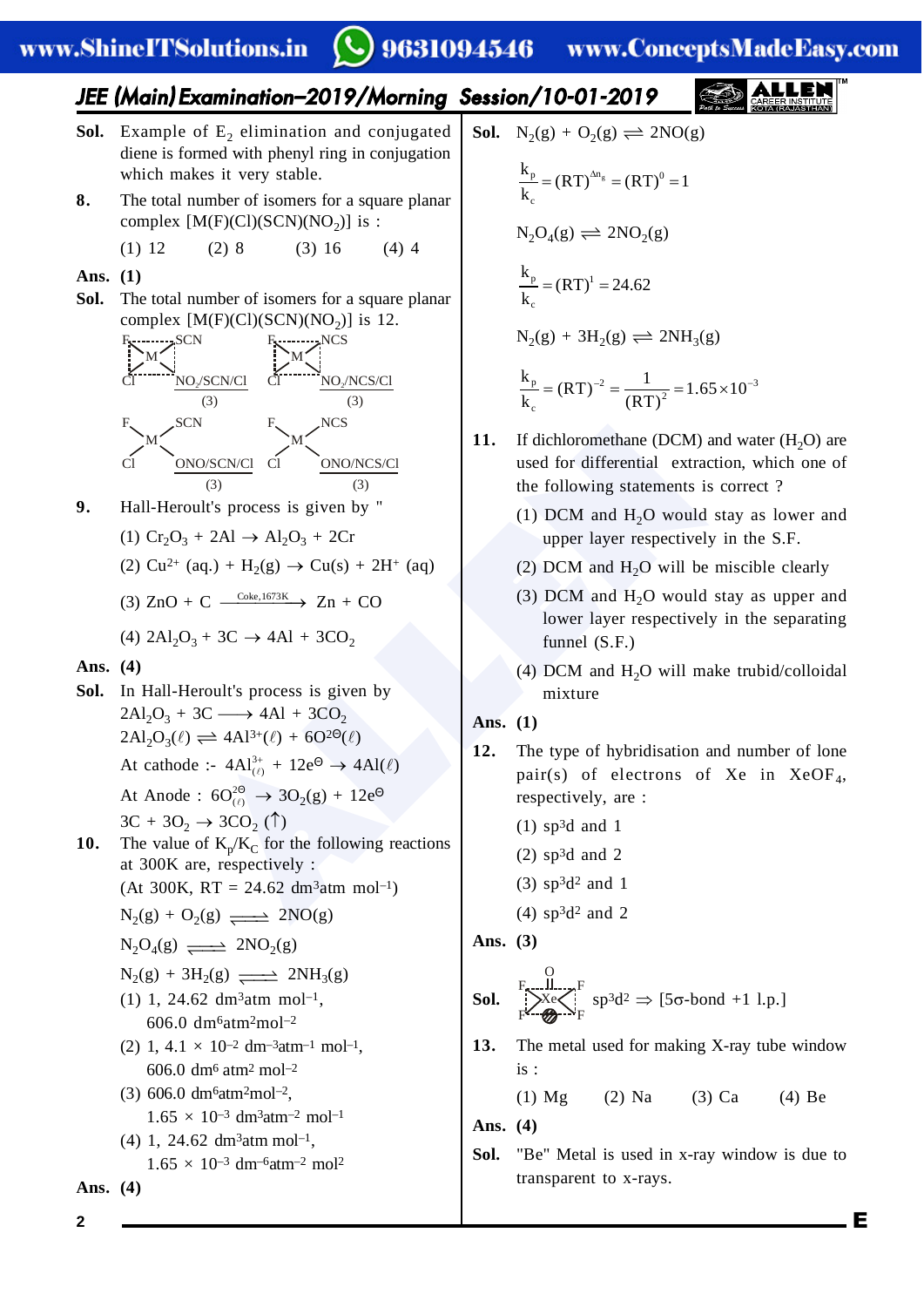$$
\underbrace{\text{ALLE}}_{\text{Post to Stectors}} \underbrace{\text{ALLE}}_{\text{RARER INSTITURE}}^{\text{IM}}
$$

### JEE (Main ) Examination–2019/Morning Session/10-01-2019

**14.** Consider the given plots for a reaction obeying Arrhenius equation ( $0^{\circ}$ C < T < 300 $^{\circ}$ C) : (k and  $E_a$  are rate constant and activation energy, respectively)



Choose the correct option :

- (1) Both I and II are wrong
- (2) I is wrong but II is right
- (3) Both I and II are correct
- (4) I is right but II is wrong

#### **Ans. (4)**

- **Sol.** On increasing  $E_a$ , K decreases
- **15.** Water filled in two glasses A and B have BOD values of 10 and 20, respectively. The correct statement regarding them, is :
	- (1) A is more polluted than B
	- (2) A is suitable for drinking, whereas B is not
	- (3) B is more polluted than A
	- (4) Both A and B are suitable for drinking
- **Ans. (3)**
- **Sol.** Two glasses "A" and "B" have BOD values 10 and "20", respectively.
	- Hence glasses "B" is more polluted than glasses "A".
- **16.** The increasing order of the pKa values of the following compounds is :



**Ans. (4)**

**Sol.** Acidic strength is inversely proportional to pka.



**17.** Liquids A and B form an ideal solution in the entire composition range. At 350 K, the vapor pressures of pure A and pure B are  $7 \times 10^3$  Pa and  $12 \times 10^3$  Pa, respectively. The composition of the vapor in equilibrium with a solution containing 40 mole percent of A at this temperature is :

(1) 
$$
x_A = 0.37; x_B = 0.63
$$
  
\n(2)  $x_A = 0.28; x_B = 0.72$   
\n(3)  $x_A = 0.76; x_B = 0.24$   
\n(4)  $x_A = 0.4; x_B = 0.6$ 

**Ans. (2)**

**Sol.** 
$$
y_A = \frac{P_A}{P_{\text{Total}}} = \frac{P_A^{\circ} x_A}{P_A^{\circ} x_A \times p_B^{\circ} x_B}
$$

$$
= \frac{7 \times 10^3 \times 0.4}{7 \times 10^3 \times 0.4 + 12 \times 10^3 \times 0.6}
$$

$$
=\frac{2.8}{10}=0.28
$$

 $y_B = 0.72$ 

**18.** Consider the following reduction processes :

I and II are correct  
\nI that III is wrong  
\nsing E<sub>a</sub>, K decreases  
\ned in two glasses A and B have BOD  
\n10 and 20, respectively. The correct  
\nregarding them, is :  
\nmore polluted than B  
\nA and B are suitable for drinking, whereas B is not  
\nmore polluted than A  
\nA and B are suitable for drinking  
\nsing order of the pKa values of the  
\ncompounds is :  
\nOH  
\ncompounds is :  
\n
$$
= \frac{7 \times 10^{3} \times 0.4}{7 \times 10^{3} \times 0.4 + 12 \times 10^{3} \times 0.6}
$$
\n
$$
= \frac{7 \times 10^{3} \times 0.4}{7 \times 10^{3} \times 0.4 + 12 \times 10^{3} \times 0.6}
$$
\n
$$
= \frac{2.8}{10} = 0.28
$$
\n
$$
y_B = 0.72
$$
\nrespectively.  
\n18. Consider the following reduction pro  
\nZn<sup>2+</sup> + 2e^-  $\rightarrow$  Zn(s); E° = -0.76 V  
\ncompounds is :  
\n
$$
Ca^{2+} + 2e^- \rightarrow Ca(s); E° = -2.87 V  
\nMg<sup>2+</sup> + 2e^- \rightarrow Mg(s); E° = -2.36 V  
\nMg<sup>2+</sup> + 2e^- \rightarrow Mig(s); E° = -0.25 V  
\nMg<sup>2+</sup> + 2e^- \rightarrow Mig(s); E° = -0.25 V  
\nThe reducing power of the metals inc
$$

The reducing power of the metals increases in the order :

\n- (1) 
$$
Ca < Zn < Mg < Ni
$$
\n- (2)  $Ni < Zn < Mg < Ca$
\n- (3)  $Zn < Mg < Ni < Ca$
\n- (4)  $Ca < Mg < Zn < Ni$
\n

**Ans. (2)**

**Sol.** Higher the oxidation potential better will be reducing power.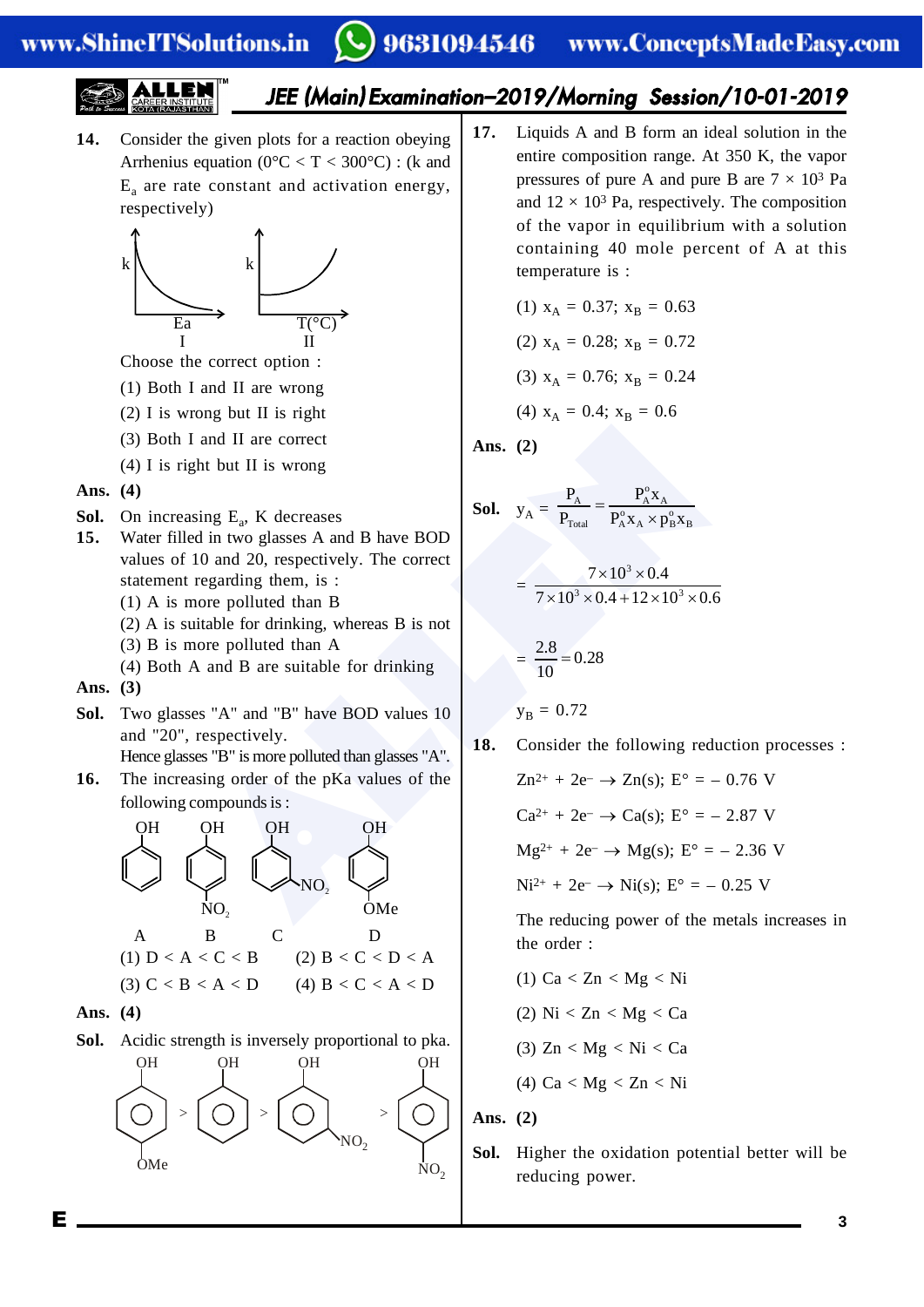### 9631094546 www.ConceptsMadeEasy.com

# JEE (Main ) Examination–2019/Morning Session/10-01-2019

**19.** The major product of the following reaction is:





**Ans. (2)**





- **20.** The electronegativity of aluminium is similar to :
	- (1) Boron (2) Carbon
	- (3) Lithium (4) Beryllium
- **Ans. (4)**
- **Sol.** E.N. of Al =  $(1.5) \approx$  Be  $(1.5)$

**21.** The decreasing order of ease of alkaline hydrolysis for the following esters is :



### **Ans. (2)**

**Sol.** More is the electrophilic character of carbonyl group of ester faster is the alkaline hydrolysis.

22. A process has  $\Delta H = 200$  Jmol<sup>-1</sup> and

 $\Delta S = 40$  JK<sup>-1</sup>mol<sup>-1</sup>. Out of the values given below, choose the minimum temperature above which the process will be spontaneous :

E

(1) 5 K (2) 4 K (3) 20 K (4) 12 K **Ans. (1) Sol.**  $\Delta G = \Delta H - T \Delta S$  $T = \frac{\Delta H}{4S} = \frac{200}{40} = 5K$  $\frac{\Delta H}{\Delta t} = \frac{200}{4.0} = 5$ 

 $\Delta$ 

S 40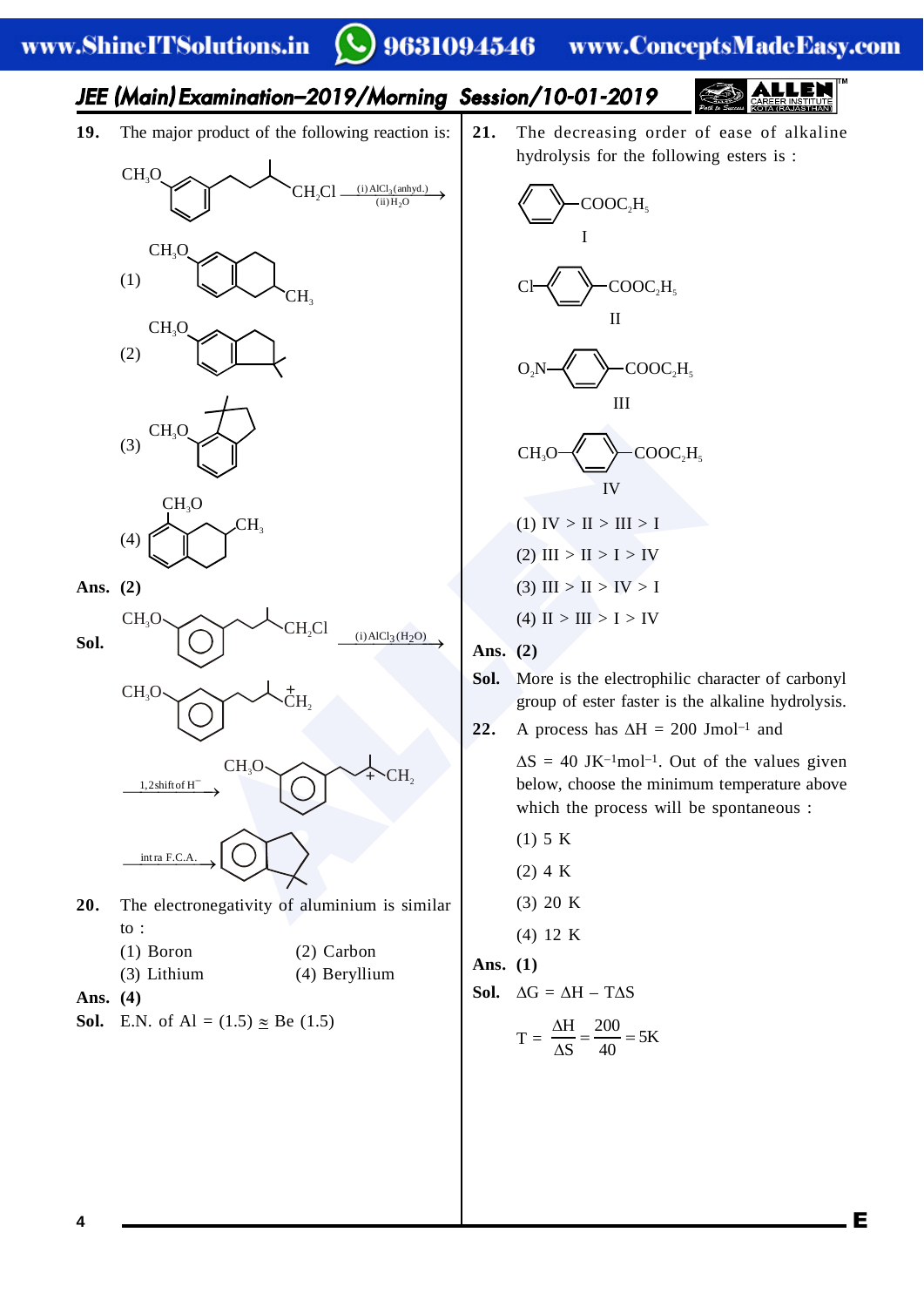### www.ShineITSolutions.in

Е

#### 9631094546 www.ConceptsMadeEasy.com

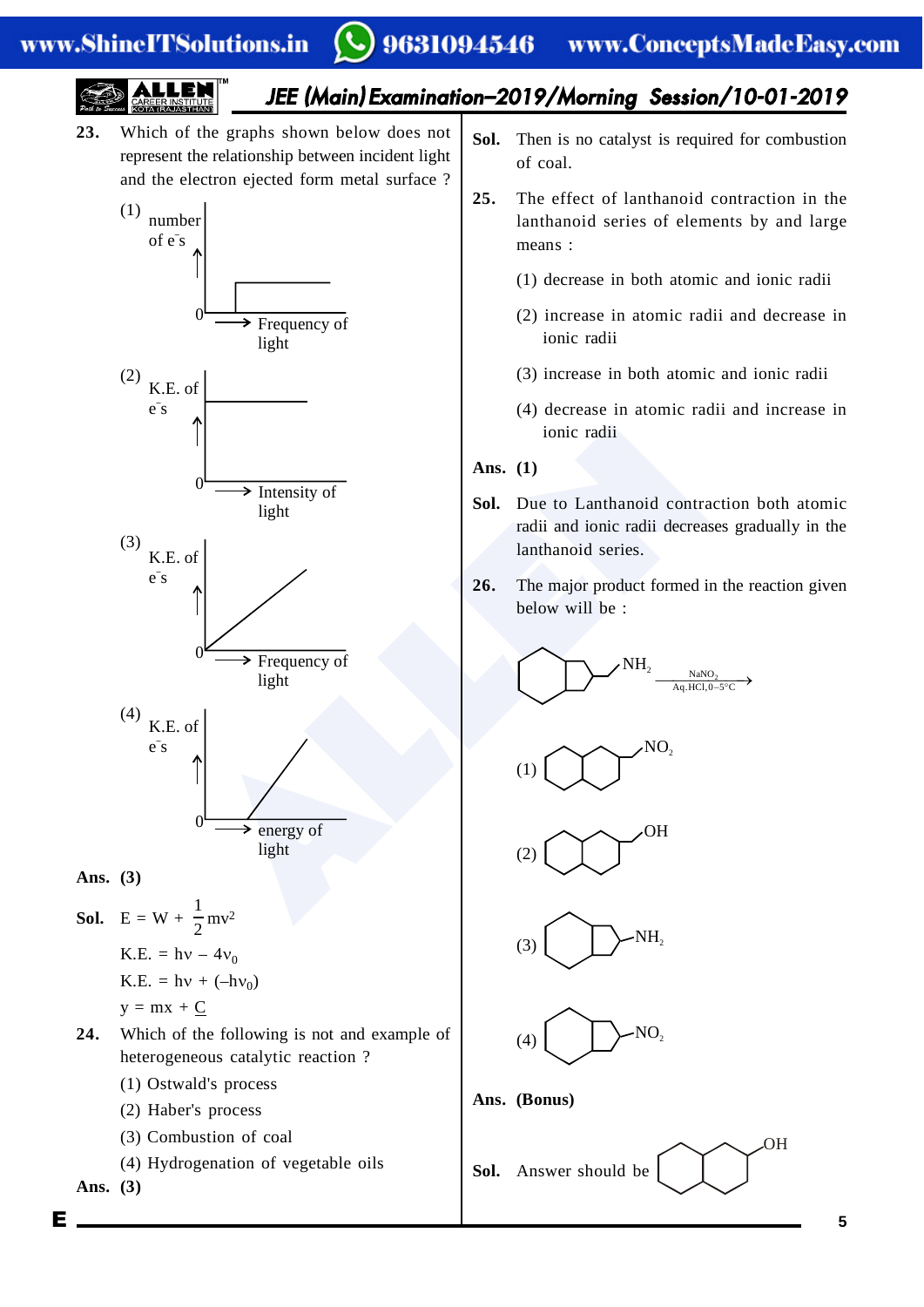# 9631094546

www.ConceptsMadeEasy.com

### JEE (Main ) Examination–2019/Morning Session/10-01-2019

**27.** The correct structure of product 'P' in the following reaction is :









**Sol.** Asn–Ser is dipeptide having following structure

O

O

NH 2



$$
Asn-Ser+(CH_3CO)_2 O \xrightarrow{\text{NEt}_3} P
$$

P is



**28.** Which hydrogen in compound (E) is easily replaceable during bromination reaction in presence of light :

$$
CH_3-CH_2-CH_2=CH_2
$$
  

$$
\beta = CH_2
$$

(1)  $\beta$  – hydrogen

- (2)  $γ$  hydrogen
- (3)  $\delta$  hydrogen
- (4)  $\alpha$  hydrogen

**Ans. (2)**

**29.** The major product 'X' formed in the following reaction is :

$$
\underbrace{ \overset{\text{\normalsize O}}{\hspace{-2.4em}} \text{\normalsize C}\text{-}\text{\normalsize O}\text{-}\text{\normalsize C}\text{-}\text{\normalsize O}\text{-}\text{\normalsize O}\text{-}\text{\normalsize N}\text{-}\text{\normalsize N}\text{-}\text{\normalsize N}\text{-}\text{\normalsize N}\text{-}\text{\normalsize N}\text{-}\text{\normalsize N}\text{-}\text{\normalsize N}\text{-}\text{\normalsize N}\text{-}\text{\normalsize N}\text{-}\text{\normalsize N}\text{-}\text{\normalsize N}\text{-}\text{\normalsize N}\text{-}\text{\normalsize N}\text{-}\text{\normalsize N}\text{-}\text{\normalsize N}\text{-}\text{\normalsize N}\text{-}\text{\normalsize N}\text{-}\text{\normalsize N}\text{-}\text{\normalsize N}\text{-}\text{\normalsize N}\text{-}\text{\normalsize N}\text{-}\text{\normalsize N}\text{-}\text{\normalsize N}\text{-}\text{\normalsize N}\text{-}\text{\normalsize N}\text{-}\text{\normalsize N}\text{-}\text{\normalsize N}\text{-}\text{\normalsize N}\text{-}\text{\normalsize N}\text{-}\text{\normalsize N}\text{-}\text{\normalsize N}\text{-}\text{\normalsize N}\text{-}\text{\normalsize N}\text{-}\text{\normalsize N}\text{-}\text{\normalsize N}\text{-}\text{\normalsize N}\text{-}\text{\normalsize N}\text{-}\text{\normalsize N}\text{-}\text{\normalsize N}\text{-}\text{\normalsize N}\text{-}\text{\normalsize N}\text{-}\text{\normalsize N}\text{-}\text{\normalsize N}\text{-}\text{\normalsize N}\text{-}\text{\normalsize N}\text{-}\text{\normalsize N}\text{-}\text{\normalsize N}\text{-}\text{\normalsize N}\text{-}\text{\normalsize N}\text{-}\text{\normalsize N}\text{-}\text{\normalsize N}\text{-}\text{\normalsize N}\text{-}\text{\normalsize N}\text{-}\text{-}\text{\normalsize N}\text{-}\text{\normalsize N}\text{-}\text{-}\text{\normalsize N}\text{-}\text{-}\text{\normalsize N}\text{-}\text{-}\text{\normalsize N}\text{-}\text{-}\text{\normalsize N}\text{-}\text{-}\text{\normalsize N}\text{-}\text{-}\text{\normalsize N}\text{-}\text{-}\text{\normalsize N}\text{-}\text{-}\text{\normalsize N}\text{-}\text{-}\text{-}\text{-}\text{-}\text{-}\text{-}\text{-}\text{-}\text{-}\text
$$

$$
(1)\stackrel{\text{OH}}{\underbrace{\hspace{-1.2cm}}\hspace{-0.2cm}} CH_2CH_2OH
$$

$$
(2)\underbrace{\bigodot}_{\text{CH}_2-C-H}^{Q}\underbrace{\bigcirc}_{H}
$$

$$
(3)\underbrace{\bigcup_{\text{CH}_2\text{CH}_2\text{OH}}^{\text{OH}}}
$$

$$
(4)\n\begin{array}{c}\n\text{OH} \\
\text{CH}_2\text{-C-OCH}_3\n\end{array}
$$

E

**Ans. (4)**